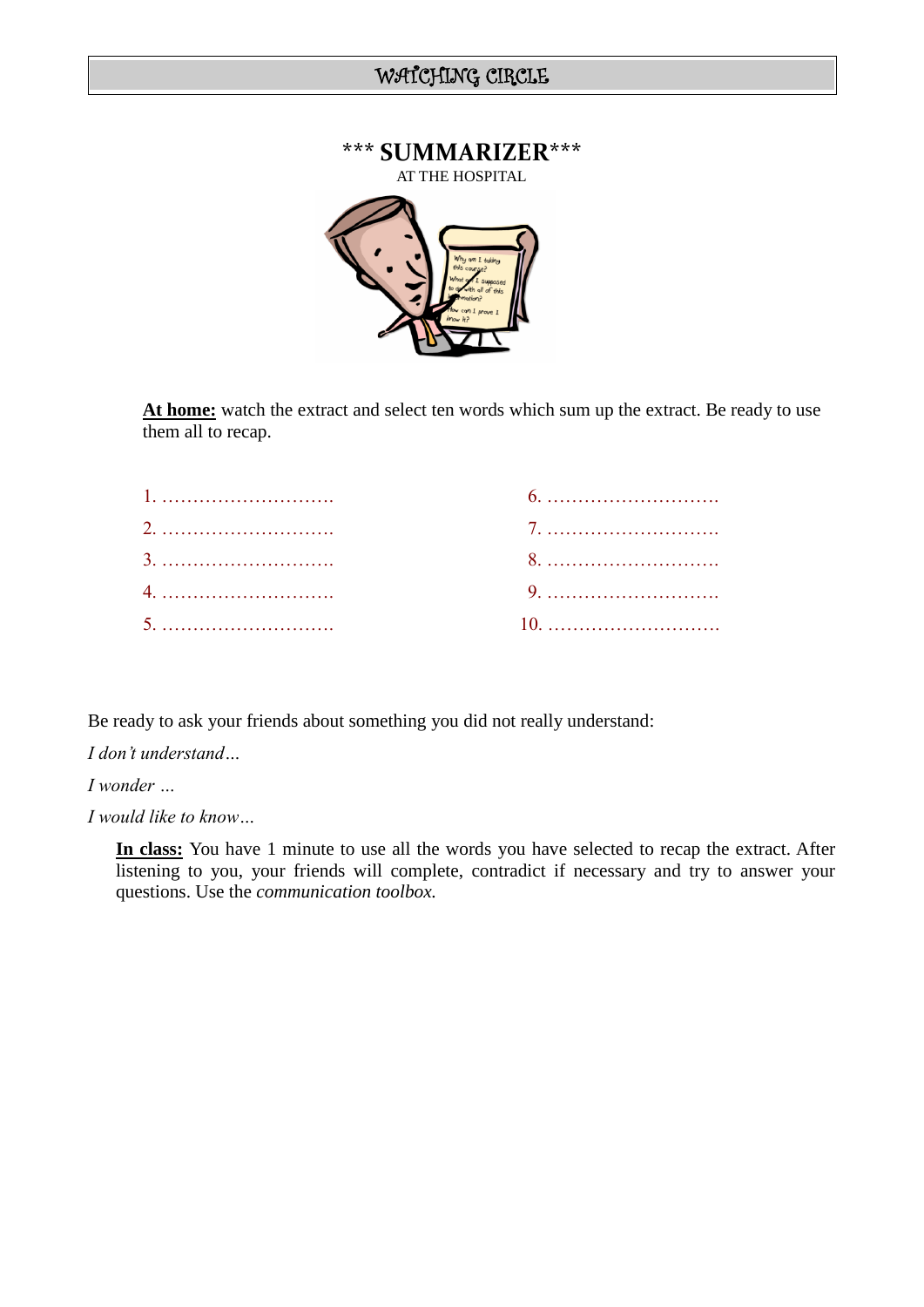# **\*\*\* QUIZ MASTER \*\*\***



**At home:** watch the extract and prepare 5 questions to ask about the extract. Write 1 or 2 keywords per question. Do not use the same WH- word twice.

> …………………………………………… …………………………………… ………………………………………… …………………………………… ……………………………………

**In class:** ask your questions to your friends. 1 point for each right answer given with a full sentence.

Write below the name of the winner: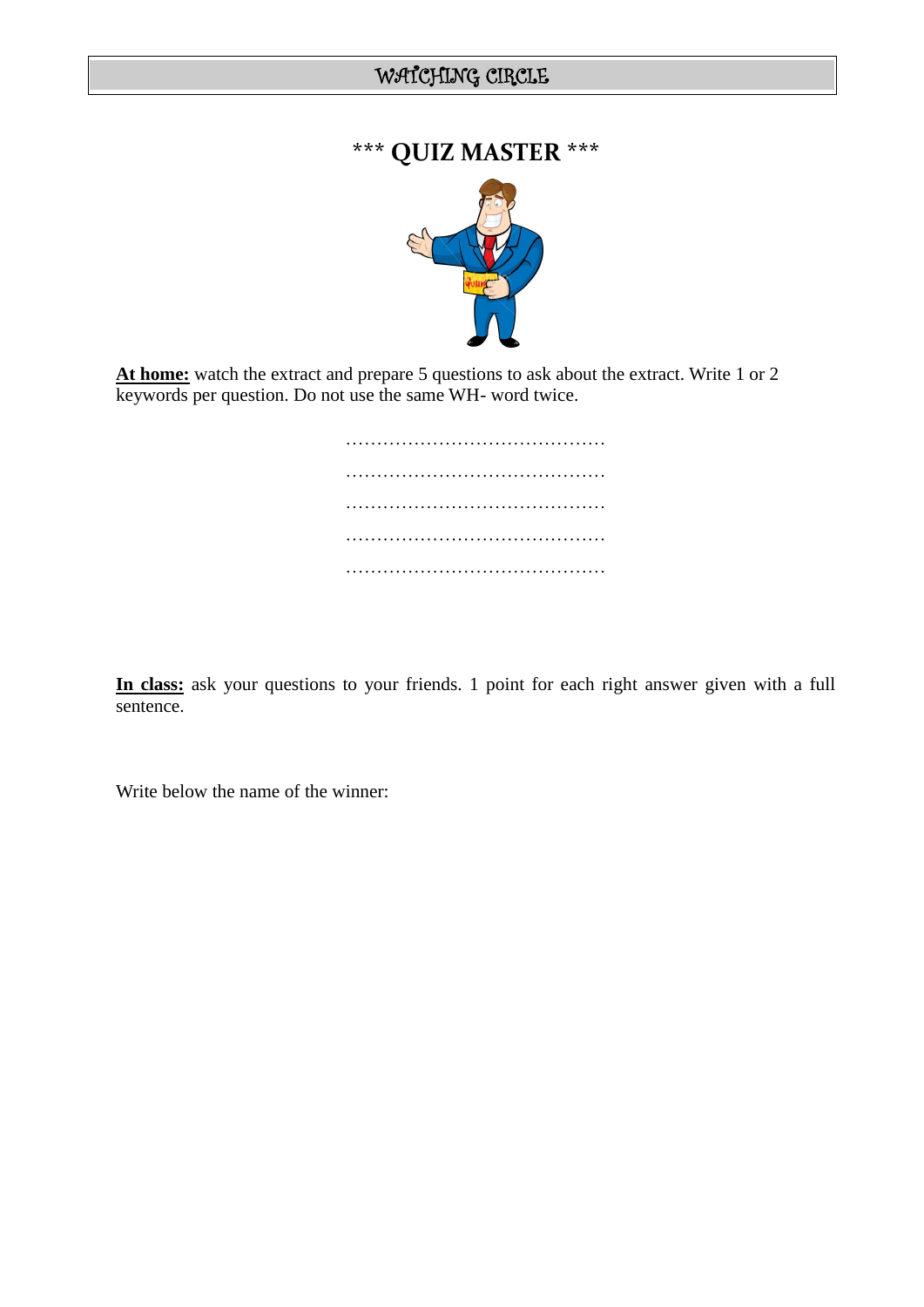### **\*\*\* WORD MASTER \*\*\***



#### **At home:**

**a) Listen to the mp3 documents and repeat the words you hear.**

**b) Now watch the extract. You will hear these words. Then you should be able to understand their meaning using the context. Be ready to explain what you think they mean using a synonym or a periphrasis**

- to pass away:
- the remains:
- to cut someone up:
- a horn:
- to pretend:
- the trunk:

 Cet exercice s'apparente à celui proposé dans le premier *Watching circle* (Annexe 2). Cependant, on demande ici à l'élève d'être lui-même capable d'expliquer le sens des mots plutôt que de lui donner des périphrases ou synonymes. En effet, nous nous situons à un stade plus avancé de la séquence où le travail peut être moins guidé. Il parait aussi important d'habituer les élèves à expliquer en utilisant des périphrases, c'est à dire à s'exprimer avec les mots qu'ils connaissent.

#### **In class:**

**c) Check your answers with your friends. Pay attention to the pronunciation of these words.**

**d) Your teacher is going to give you pieces of paper with sentences from the extract. Pick a sentence and complete it with the appropriate word.**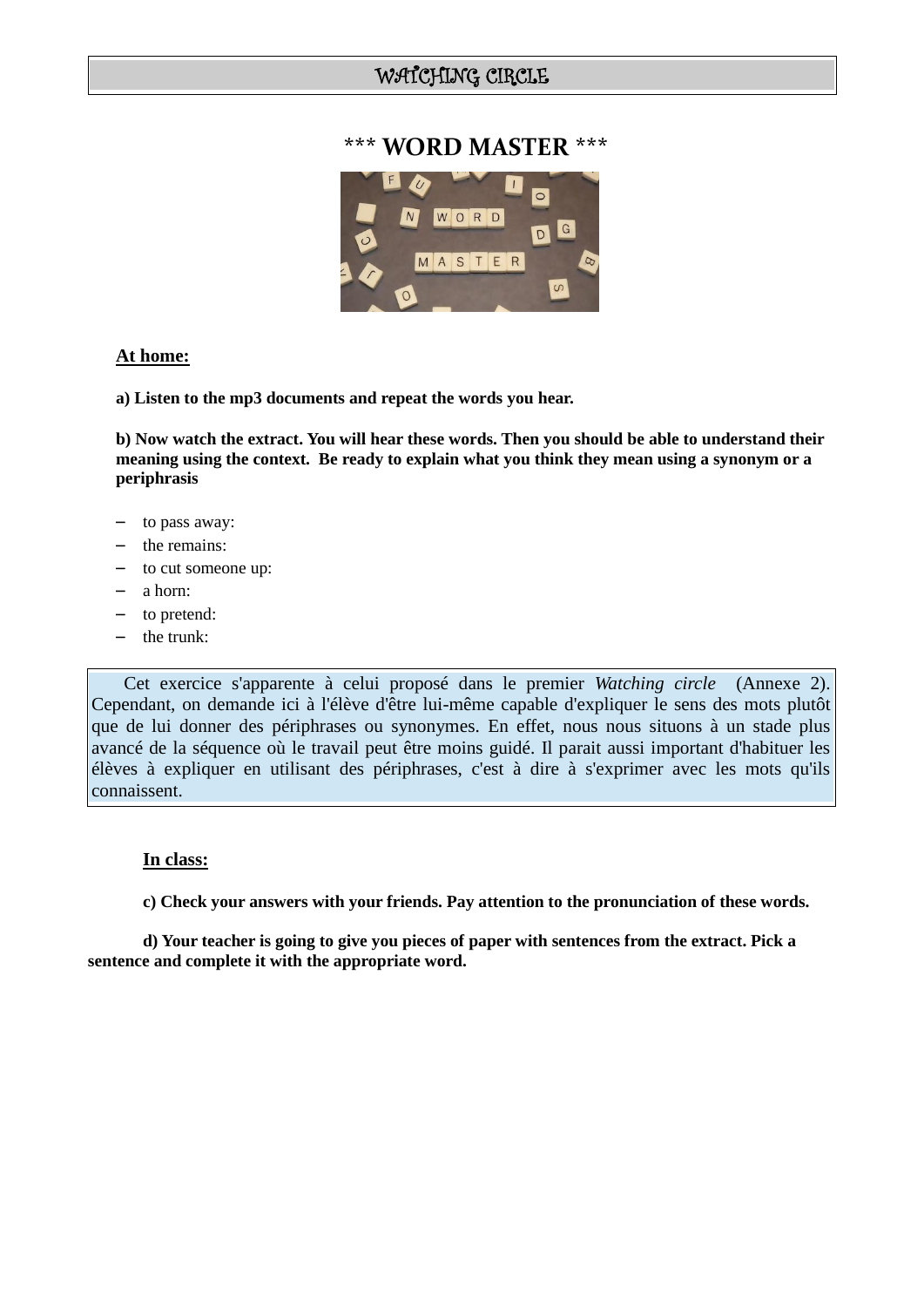| a) "Is Grandpa dead?"<br>"Yes honey, he"          |
|---------------------------------------------------|
| b) "Is there any way we might be able to view the |
| c) "What happened?"<br>"He me"!"                  |
|                                                   |
| e) "Having trouble with your "                    |
| f) "You have something in your ?"                 |